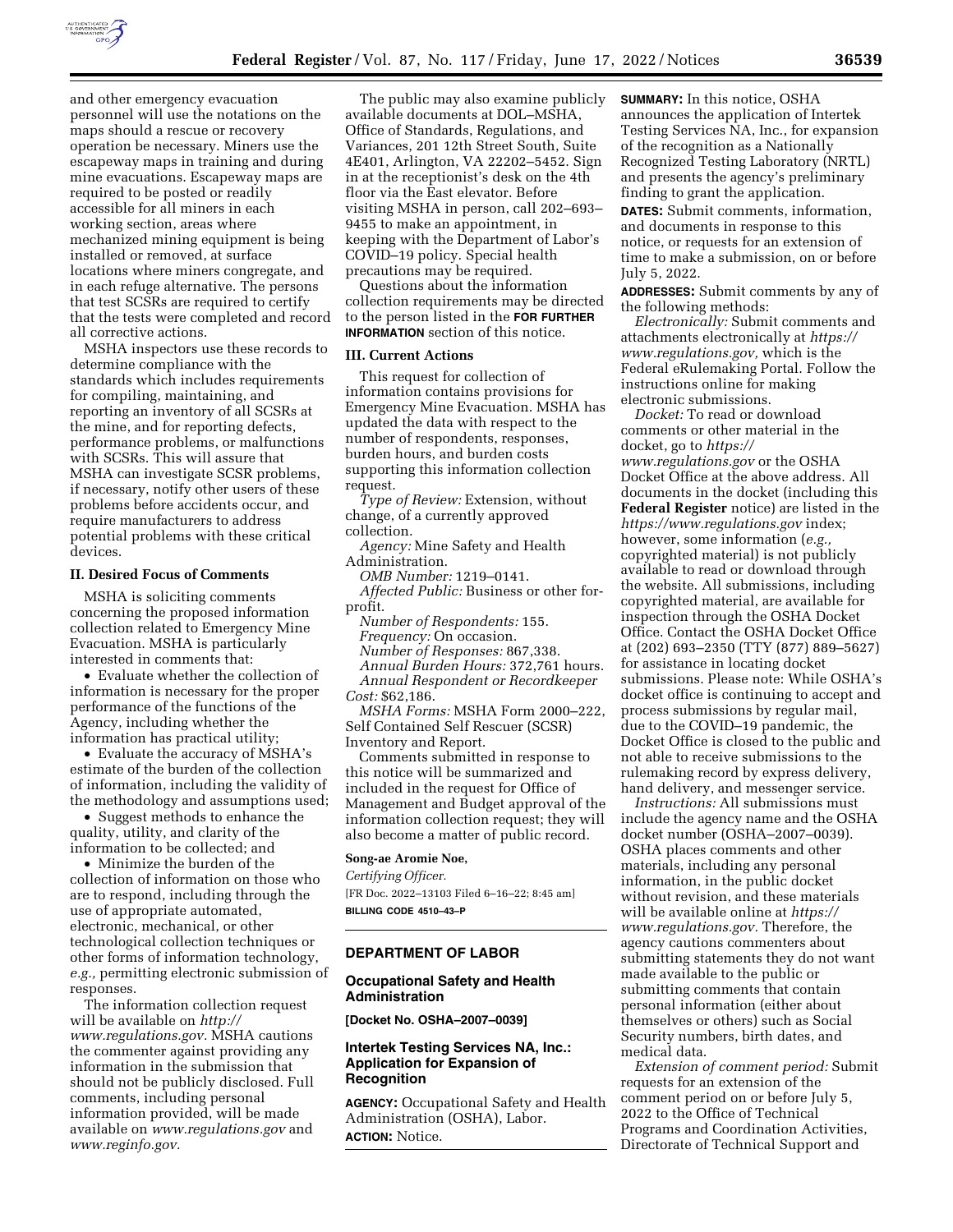Emergency Management, Occupational Safety and Health Administration, U.S. Department of Labor, 200 Constitution Avenue NW, Room N–3653, Washington, DC 20210, or by fax to (202) 693–1644.

**FOR FURTHER INFORMATION CONTACT:**  Information regarding this notice is available from the following sources:

*Press inquiries:* Contact Mr. Frank Meilinger, Director, OSHA Office of Communications, phone: (202) 693– 1999 or email: *[meilinger.francis2@](mailto:meilinger.francis2@dol.gov) [dol.gov.](mailto:meilinger.francis2@dol.gov)* 

*General and technical information:*  Contact Mr. Kevin Robinson, Director, Office of Technical Programs and Coordination Activities, Directorate of Technical Support and Emergency Management, Occupational Safety and Health Administration, phone: (202) 693–2110 or email: *[robinson.kevin@](mailto:robinson.kevin@dol.gov) [dol.gov.](mailto:robinson.kevin@dol.gov)* 

#### **SUPPLEMENTARY INFORMATION:**

# **I. Notice of the Application for Expansion**

OSHA is providing notice that Intertek Testing Services NA, Inc. (ITSNA), is applying for expansion of the current recognition as a NRTL. ITSNA requests the addition of one test standard to the NRTL scope of recognition.

OSHA recognition of a NRTL signifies that the organization meets the requirements specified in 29 CFR

1910.7. Recognition is an acknowledgment that the organization can perform independent safety testing and certification of the specific products covered within the scope of recognition. Each NRTL's scope of recognition includes: (1) the type of products the NRTL may test, with each type specified by the applicable test standard; and (2) the recognized site(s) that has/have the technical capability to perform the product-testing and productcertification activities for test standards within the NRTL's scope. Recognition is not a delegation or grant of government authority; however, recognition enables employers to use products approved by the NRTL to meet OSHA standards that require product testing and certification.

The agency processes applications by a NRTL for initial recognition and for an expansion or renewal of this recognition, following requirements in Appendix A to 29 CFR 1910.7. This appendix requires that the agency publish two notices in the **Federal Register** in processing an application. In the first notice, OSHA announces the application and provides a preliminary finding. In the second notice, the agency provides a final decision on the application. These notices set forth the NRTL's scope of recognition or modifications of that scope. OSHA maintains an informational web page for each NRTL, including ITSNA, which details the NRTL's scope of recognition.

These pages are available from the OSHA website at *[https://www.osha.gov/](https://www.osha.gov/dts/otpca/nrtl/index.html) [dts/otpca/nrtl/index.html.](https://www.osha.gov/dts/otpca/nrtl/index.html)* 

ITSNA currently has thirteen facilities (sites) recognized by OSHA for product testing and certification, with the headquarters located at: Intertek Testing Services NA, Inc., 545 East Algonquin Road, Suite F, Arlington Heights, Illinois 60005. A complete list of ITSNA's scope of recognition is available at *[https://www.osha.gov/](https://www.osha.gov/nationally-recognized-testing-laboratory-program/its)  [nationally-recognized-testing](https://www.osha.gov/nationally-recognized-testing-laboratory-program/its)[laboratory-program/its.](https://www.osha.gov/nationally-recognized-testing-laboratory-program/its)* 

## **II. General Background on the Application**

ITSNA submitted one application, dated November 23, 2021 (OSHA–2007– 0039–0035), to expand the recognition to include one additional test standard. The standard requested in the expansion application is a replacement standard for ISA 12.12.01, which is currently included in ITSNA's NRTL scope of recognition. OSHA staff performed a detailed analysis of the application packet and reviewed other pertinent information. OSHA did not perform any on-site reviews in relation to this application.

Table 1, below, lists the appropriate test standard found in ITSNA's application for expansion for testing and certification of products under the NRTL Program.

TABLE 1—PROPOSED APPROPRIATE TEST STANDARD FOR INCLUSION IN ITSNA'S NRTL SCOPE OF RECOGNITION

| Test standard | Test standard title                                                                                                                                 |
|---------------|-----------------------------------------------------------------------------------------------------------------------------------------------------|
| UL 121201     | Nonincendive Electrical Equipment for Use in Class I and Class II, Division 2 and Class III, Divisions 1 and 2 Hazardous<br>(Classified) Locations. |

# **III. Preliminary Findings on the Application**

ITSNA submitted an acceptable application for expansion of the scope of recognition. OSHA's review of the application file, and pertinent documentation, indicate that ITSNA has met the requirements prescribed by 29 CFR 1910.7 for expanding the recognition to include the addition of the one test standard for NRTL testing and certification listed in Table 1. This preliminary finding does not constitute an interim or temporary approval of ITSNA's application.

OSHA seeks comment on this preliminary determination.

### **IV. Public Participation**

OSHA welcomes public comment as to whether ITSNA meets the requirements of 29 CFR 1910.7 for

expansion of recognition as a NRTL. Comments should consist of pertinent written documents and exhibits.

Commenters needing more time to comment must submit a request in writing, stating the reasons for the request by the due date for comments. OSHA will limit any extension to 10 days unless the requester justifies a longer time period. OSHA may deny a request for an extension if it is not adequately justified.

To review copies of the exhibits identified in this notice, as well as comments submitted to the docket, contact the Docket Office, Occupational Safety and Health Administration, U.S. Department of Labor. These materials also are generally available online at *<https://www.regulations.gov>* under Docket No. OSHA–2007–0039 (for further information, see the ''*Docket*''

heading in the section of this notice titled **ADDRESSES**).

OSHA staff will review all comments to the docket submitted in a timely manner. After addressing the issues raised by these comments, staff will make a recommendation to the Assistant Secretary of Labor for Occupational Safety and Health on whether to grant ITSNA's application for expansion of the scope of recognition. The Assistant Secretary will make the final decision on granting the application. In making this decision, the Assistant Secretary may undertake other proceedings prescribed in Appendix A to 29 CFR 1910.7.

OSHA will publish a public notice of the final decision in the **Federal Register**.